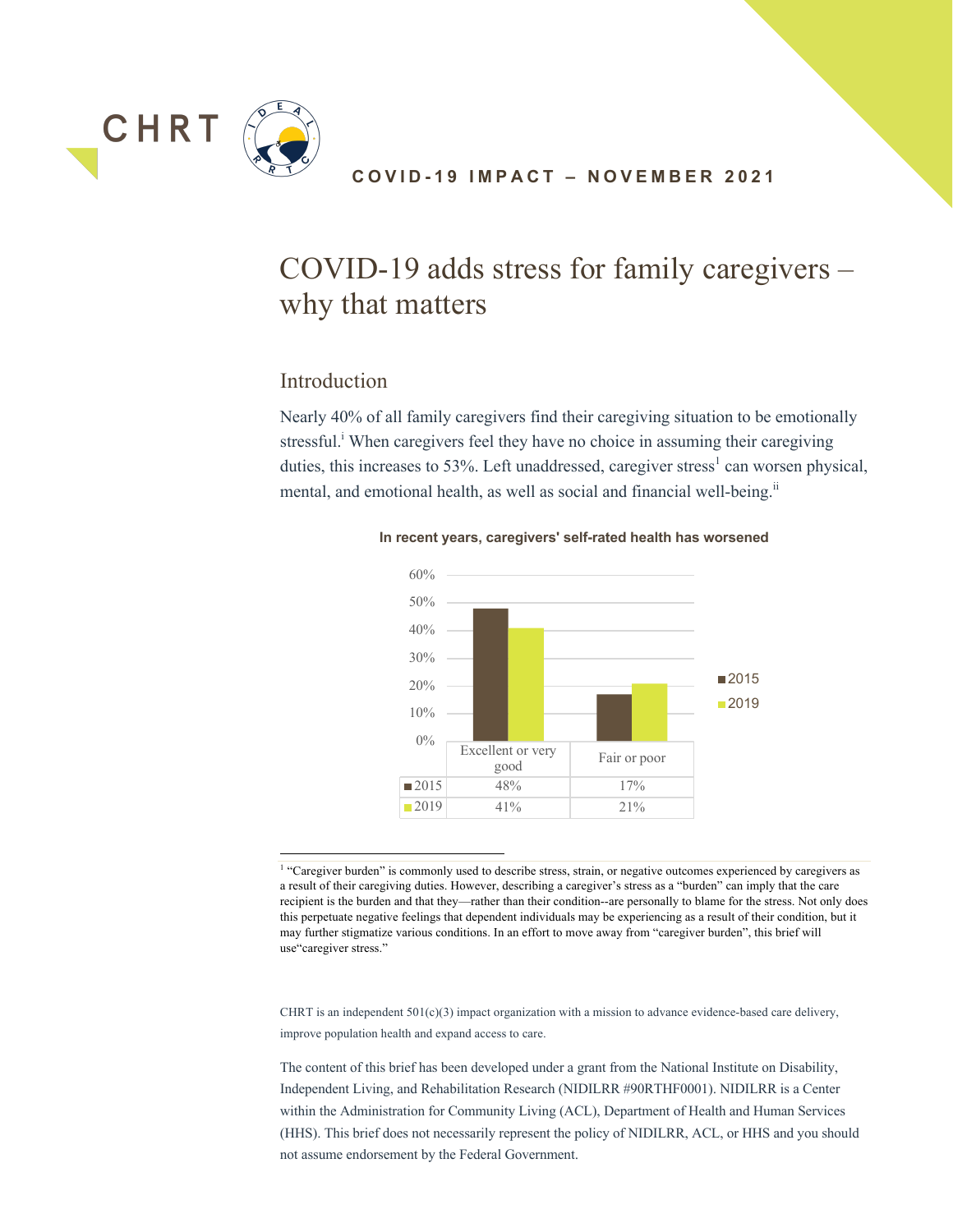



A recent AARP report,<sup>iii</sup> comparing 2015 and 2019 data, found that:

- The proportion of caregivers reporting excellent or very good health decreased from 48% to 41%.
- The proportion reporting fair or poor health increased from 17% to 21%.
- In 2020, 21% of caregivers felt their health was fair or poor (compared to 10% in the general adult population).
- The longer a caregiver has been providing care, the more likely they are to report fair or poor health.
- More than 20% of caregivers feel their health has gotten worse as a result of caregiving.
- Worsening health is especially concerning for co-resident caregivers (30%) report worse health), higher-hour caregivers (29% report worse health), caregivers who perform medical and nursing tasks (27% report worse health) and primary caregivers (25% report worse health).

Employment and financial status also have an impact on the stress that family caregivers experience.

- Most family caregivers are still full-time employees and must balance their caregiving duties with work duties to financially support themselves and their families.
- Family caregivers provide over \$10,000 per person in unpaid hours of care each year.<sup>iv</sup>

Additionally, caregivers with less than \$50,000 in household income are far less likely to rate themselves as having excellent or very good health compared to higherincome caregivers. An October 2021 KFF Health Tracking Poll<sup>vi</sup> also examined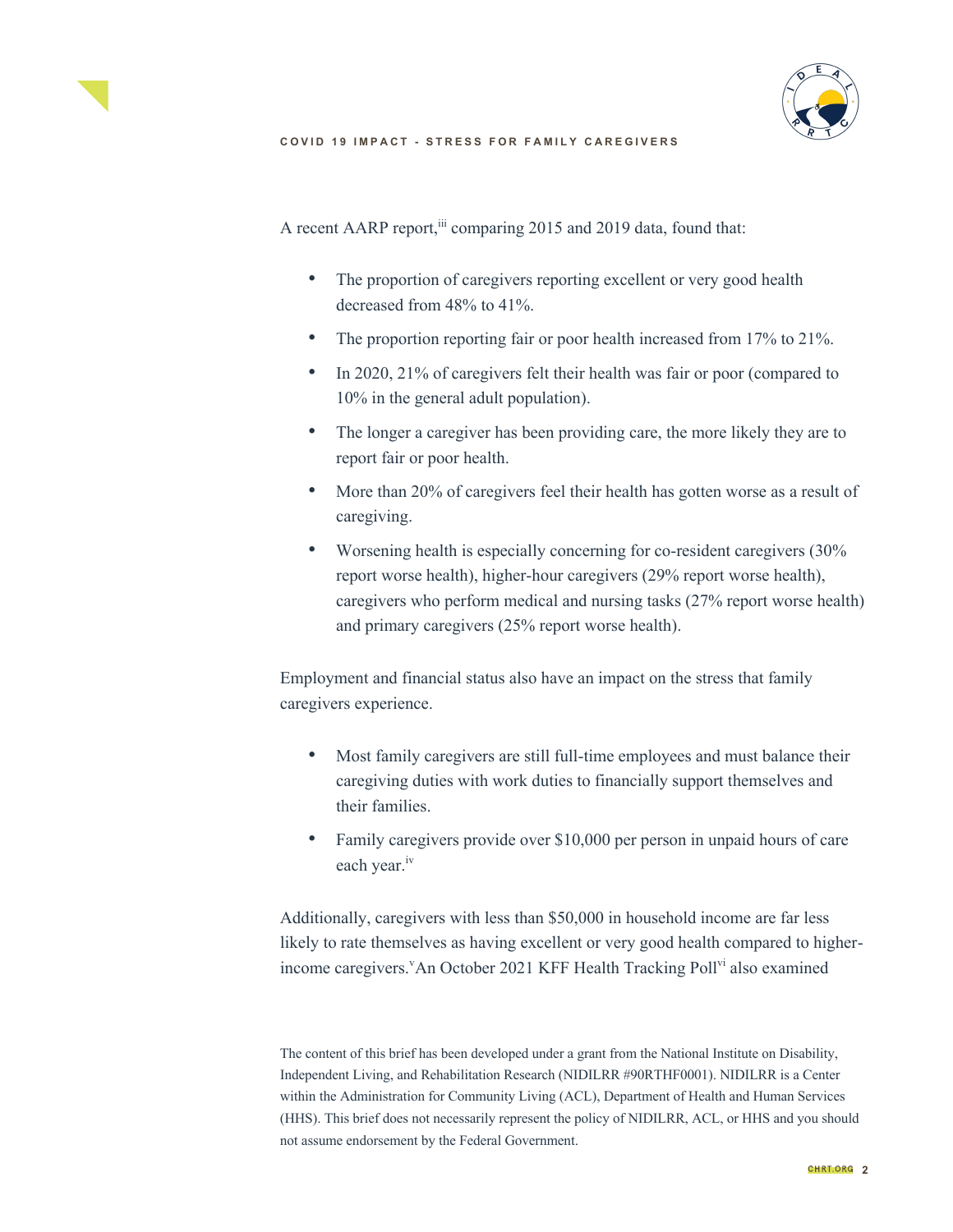



stress, financial strain, and health among the 21% – or one in five – unpaid adult caregivers, and found that:

- 77% experience stress or worry about the individual's care.
- 42% experience financial strain, such as losing a job or working reduced hours.
- 50% experience a worsening of their own mental health, while 28 % experience a worsening of their own physical health.

The same poll<sup>vii</sup> also found that unpaid caregivers were disproportionately female, minority, lower income and less educated compared to the U.S. adult population:

- More likely to be female (55%, compared to 45% male).
- More likely to be minorities compared to overall adult population 21 vs. 17 % Hispanic, 14 vs. 12% Black, 55 vs. 57% white.<sup>viii</sup>
- More likely to be lower income (with 49% reporting less than \$40,000 in household income, compared to 32% reporting \$40,000 to \$89,999 and 19% reporting \$90,000 or higher).
- Less likely to have a college degree (with 40% reporting a high school education or less and 38% reporting some college, compared to 22% with a college degree).

The COVID-19 pandemic has only added to the difficulty of caregiving. This brief will examine how COVID-19 has impacted family caregivers, with special attention to working caregivers, caregivers with children, and caregivers of people who are aging with disabilities. The stories included in this brief were featured in a PBS NewsHour segment about COVID-19 and caregiving.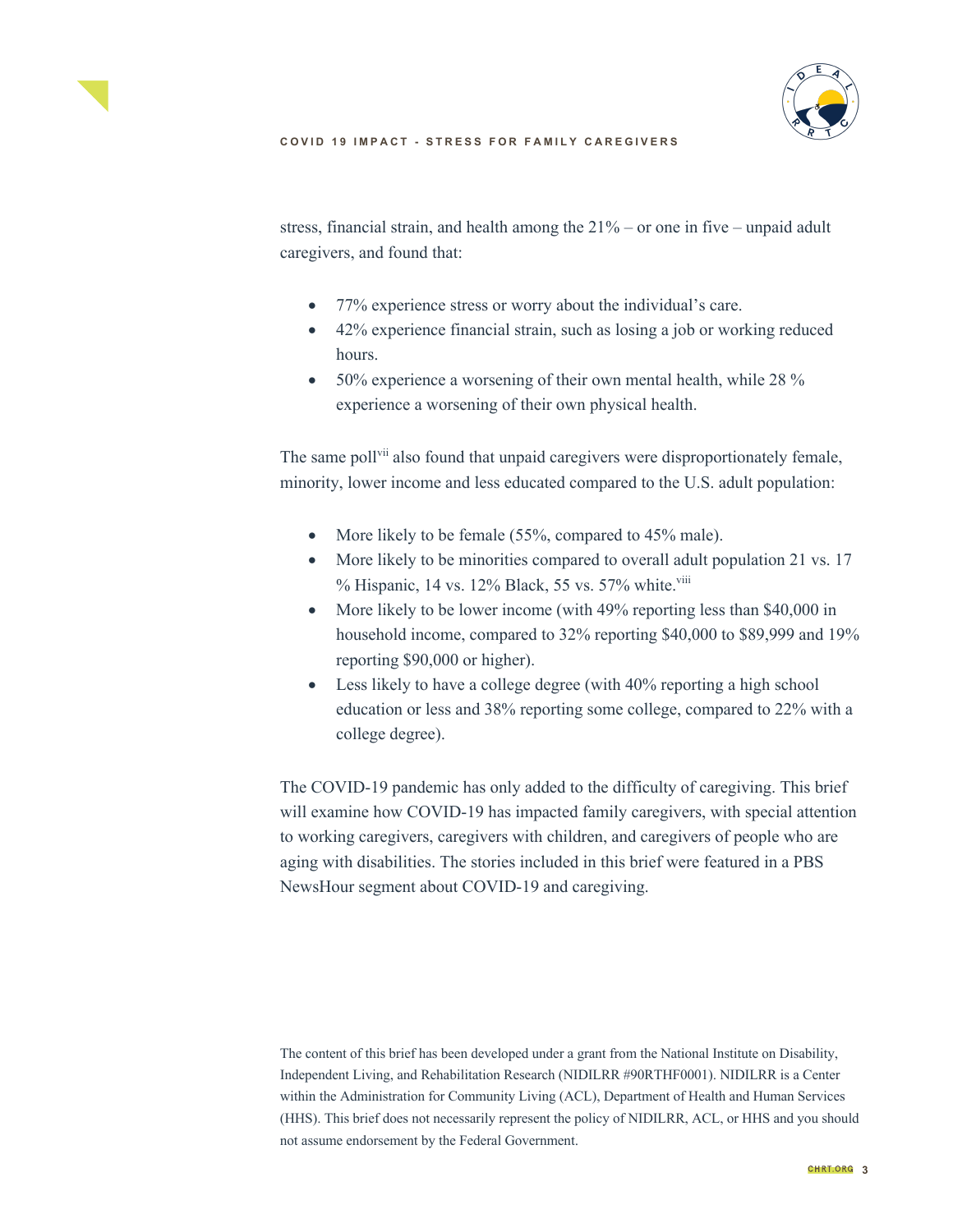



Compounding factors on caregiver stress **COVID-19 impacts**

"[It] was really getting extremely difficult before. And then [with the pandemic], any help that I was getting, whether it was someone coming in, that stopped."

*Deanna Ludwig is 50 years old. Her husband had a massive bilateral stroke about 25 years ago and she is now his caregiver. He does feed himself, but, other than that, he requires support for everything.* 

*"When they first started talking about the virus, I knew that I was going to guard him like Fort Knox. Nowhere, I said, he can't go to respite unless I'm laying here dead … So, that's kind of changed over time. If they had an opening in a respite facility where there's [no] cases, but there's a chance, I'd be like, let's go."ix*

The COVID-19 pandemic has created an incredibly challenging environment for caregivers. In addition to managing the health of their care recipient, caregivers had to manage risk to their own health—caregivers may have a heightened risk of infection, as research shows that more than one-third have medical conditions that make them more susceptible to contracting COVID-19.<sup>x</sup> And caregivers had to manage risks to their care recipient's health, as well. Many care recipients are aging or are living with a condition that makes them more susceptible to health complications from a COVID-19 infection.

For many caregivers, the pandemic has exacerbated existing challenges. Studies suggest that nearly one in five family caregivers already felt isolated prior to the pandemic.<sup>xi</sup> The stay-at-home orders led to increased isolation and lack of access to respite services. Caregiving stress is compounded by feelings of isolation that take a heavy, detrimental toll on a caregiver's mental and emotional well-being. This may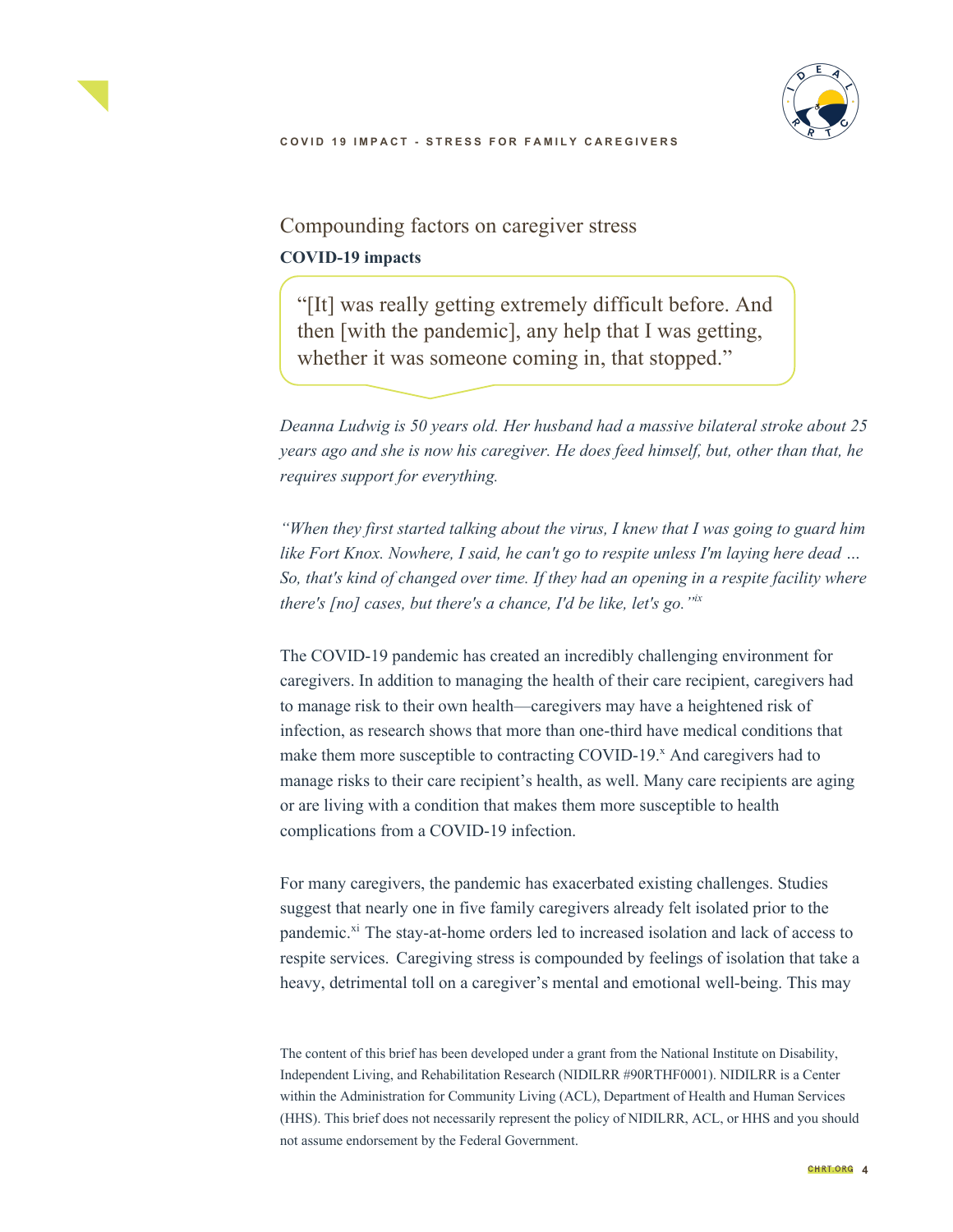



affect multiple facets of the caregiving role, including their ability to serve as a caregiver for longer periods of time.

While caregiver support groups have been effective in mitigating feelings of isolation, caregivers have limited access to these groups. Caregivers need reliable internet access and technology skills to join virtual support groups. This means that rural caregivers and caregivers who are not adept at utilizing communication technology may have a hard time receiving this type of support.

A recent Wisconsin survey of nearly 500 older adults and individuals with disabilities found that every respondent experienced a disruption in their caregiving service during the early months of the pandemic.<sup>xii</sup> Ancillary supports, such as respite services, in-home care assistants, and adult day centers, shut down for long periods of time. Caregivers without these services can quickly experience feelings of burnout, which can lead to increased fatigue, irritability, changes in sleeping patterns, feelings of anxiety and depression, and even getting sick more often.<sup>xiii</sup>

#### **Working from home**

*Vivian Geary is a senior event planner for a large entertainment attraction in Orlando, Florida. She was a caregiver for her mom, who was hemiplegic (paralysis of the muscles of the lower face, arm, and leg on one side of the body) and lived with her for ten years. Geary took it upon herself to educate her managers on her role as a family caregiver, explaining the challenges with a standard 9-5 schedule.* 

*Geary's employers were understanding and tried to compare her caregiving duties with those of working parents in the company. But Geary disagreed with the comparison. While many parents only need childcare coverage before and after school, caregivers of aging parents need coverage around the clock.*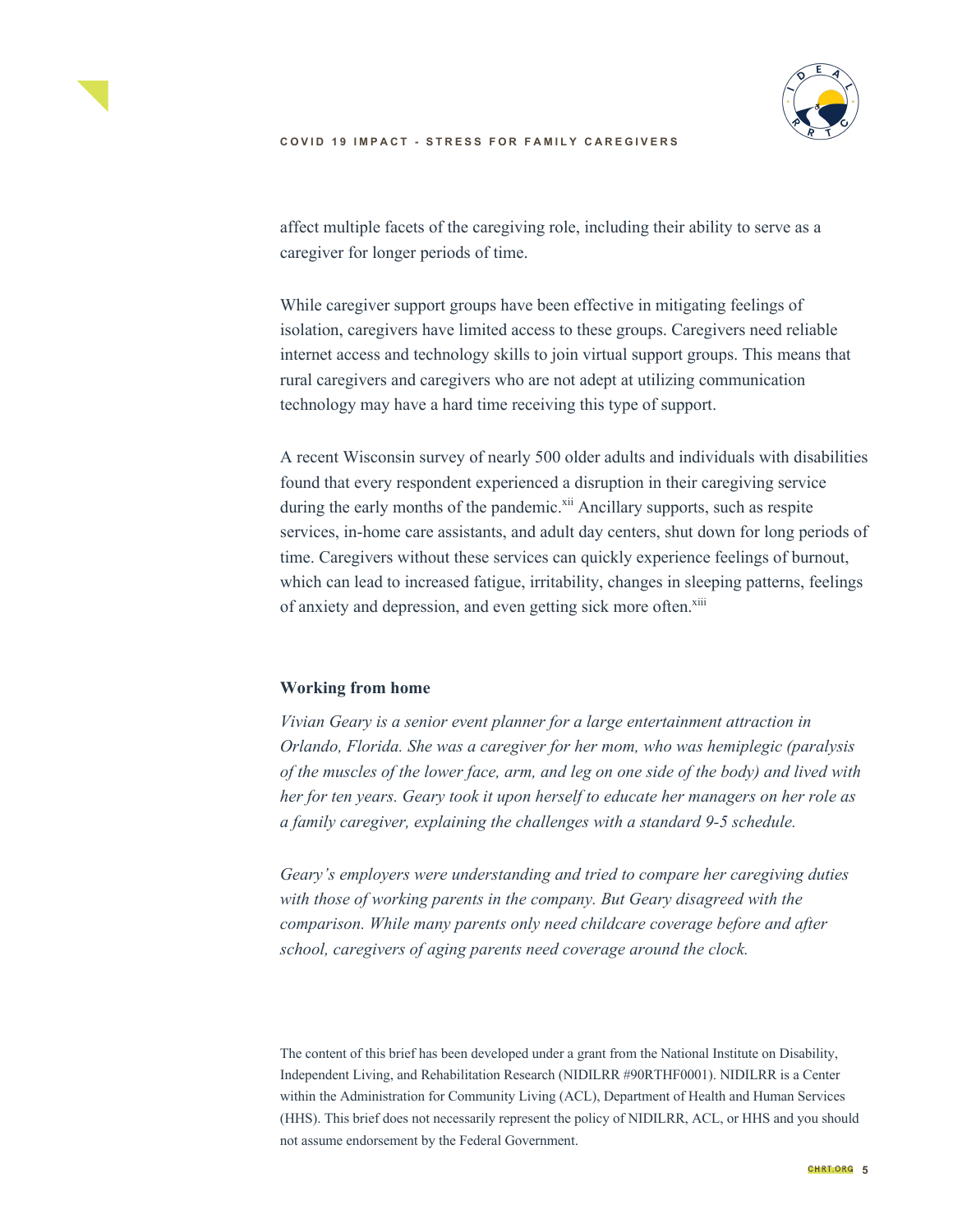

*The distinction made a difference at night when Geary was asked to run an event onsite. "I did have to tell my management in a review once that I wanted (to work) more daytime events, because nighttime events cost me money." Her regular home care coverage ended at 9 p.m. and she had to hire additional help when working late. "By using the childcare model, they thought that by nighttime I'd be taken care of. It was just kind of an aha for them."xiv*

> **3 out of 5 family caregivers are employed outside of their caregiver role**, the majority of whom work full-time



More than 60% of family caregivers are employed outside their caregiver role, the majority of whom work full-time.<sup>xv</sup> More than half of caregivers of someone with a long-term physical condition (58%) reported that their supervisors were aware of their caregiving duties. But without adequate workplace supports, employment can affect caregiving duties and vice versa.

Employed caregivers may be absent front work, reduce their hours, turn down a promotion, or leave the workplace entirely by retiring early or quitting. 61% of caregivers have experienced at least one of these changes to employment. Higherhour and higher-intensity caregivers typically experience these impacts more often than others. There may also be considerable short-term and long-term economic consequences for those who reduce their working hours, retire early, or quit. These include lost salary, personal savings for retirement, Social Security and retirement benefits, career opportunities, and overall financial well-being.<sup>xvi</sup>

As schools and businesses turned to remote work, many caregivers had to juggle childcare and employment duties in the home while continuing to perform their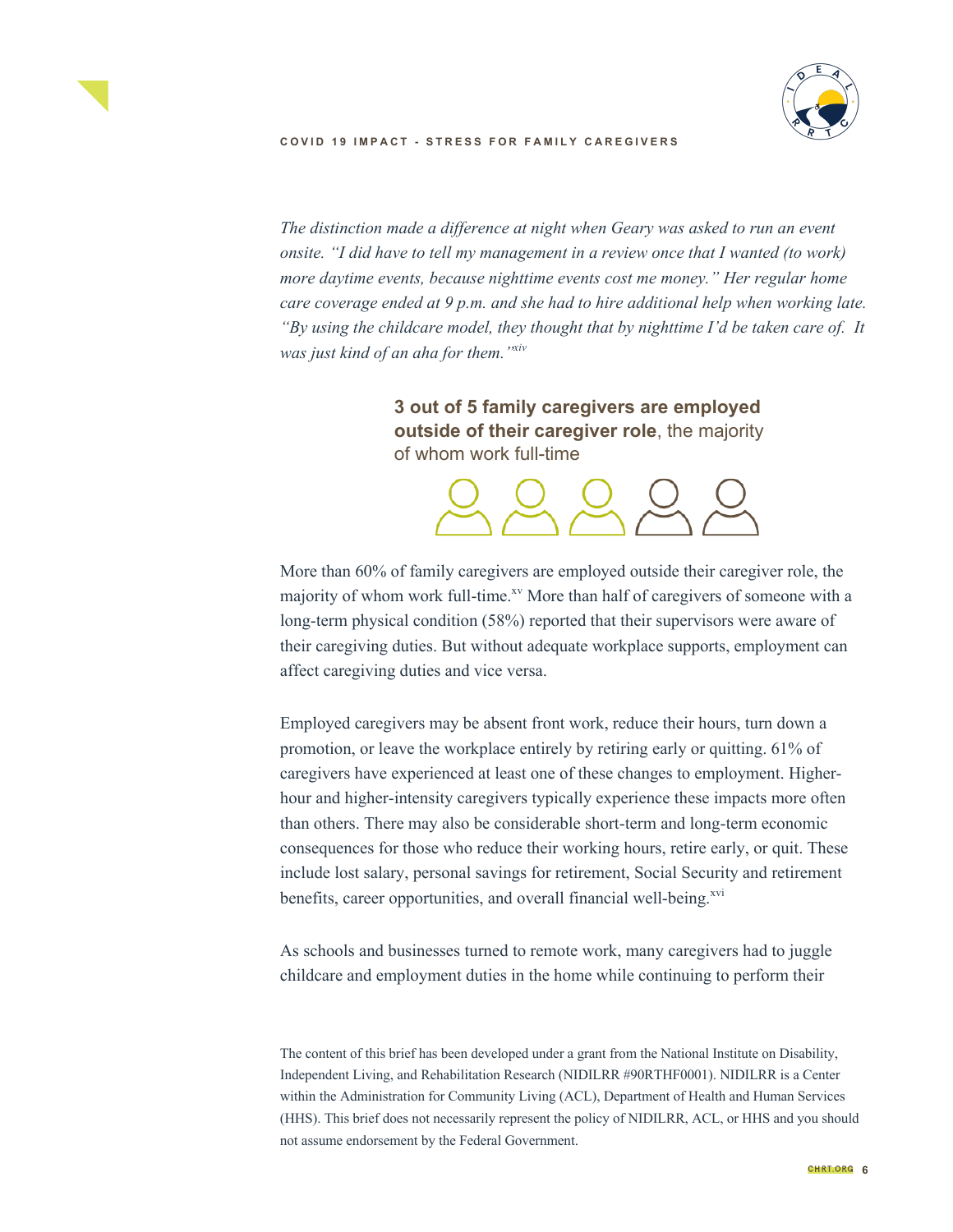

caregiving duties as well. Unfortunately, there aren't many ways to address the challenges of working at the same time as caregiving. Nursing home facilities had high rates of COVID-19 infections and deaths, so many families were reluctant to introduce their care recipients to this environment. Direct care workers have unknown exposure to COVID-19, so it's understandable that caregivers were reluctant to hire them. Nursing facilities and other community-based and institutional care options are also very costly, so there are significant financial barriers as well.



## **Caring for parents and children**

*Jessica Johnson is 45 years old and has been juggling caregiving responsibilities for her 12-year-old daughter, who suffers from mental illness, and her in-laws, who both have chronic health conditions.* 

*Now Johnson is sheltering at home in New Jersey with her husband and two daughters and trying to figure out how to care for her in-laws in Texas. Her motherin-law is recovering from back surgery, and her father-in-law struggles to treat his*  diabetes and heart disease.<sup>xvii</sup>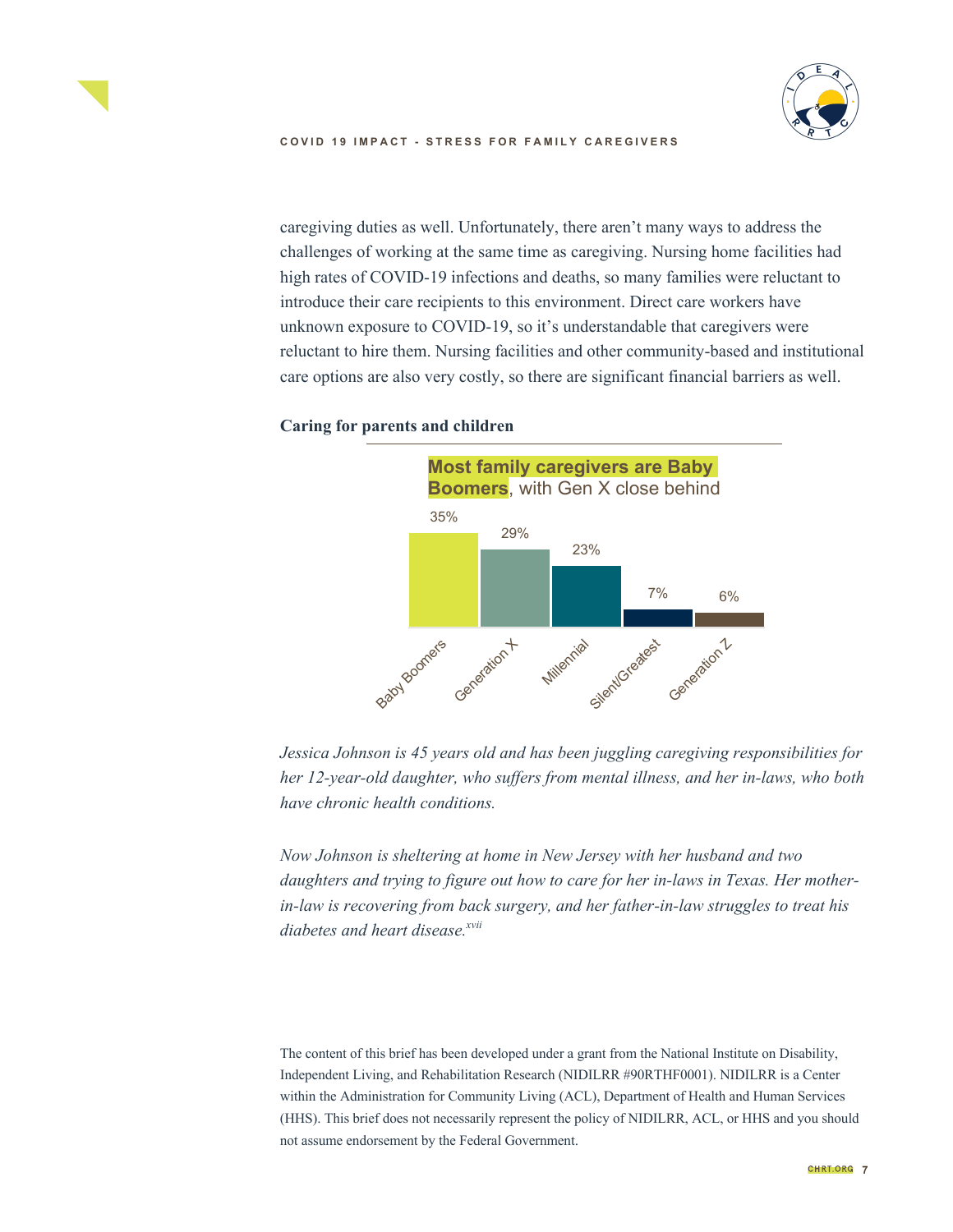

Eleven million caregivers (28% of all caregivers) are part of the "sandwich generation," caregivers who attend to aging parents while raising their own young children.<sup>xviii</sup> The majority of these caregivers are female, and between the ages of 40 and 59.

According to the Pew Research Center, almost half of adults in their 40s and 50s are raising young children (or financially supporting a child 18+) and have a parent aged 65 and older. About 15% of those middle-aged adults financially support both generations – children and parents. And 38% say that both parents and children rely on them for emotional support.<sup>xix</sup>

With this dual role of responsibility, these individuals are particularly prone to burnout as well as feeling stressed and overwhelmed<sup>xx</sup>:

- 85% of sandwich generation caregivers report needing more information on at least one caregiving related topic, including managing stress (44 %).
- More than 30% of sandwich generation caregivers report a high level of emotional stress.
- Nearly 20% report a high level of both financial strain and physical strain.
- Caregivers who live with their care recipient and those who care for a close relative are the most likely to report high levels of stress.

Family caregivers of adults who are aging with a physical disability have faced some of the greatest challenges during the COVID-19 pandemic.

When a care recipient is both aging and has a physical disability, the challenges imposed by each separate condition can compound and make caregiving duties more difficult. As these individuals age, they are at an increased risk for the development of multiple secondary health conditions such as increased fatigue, weakness, and further decreases in stability and mobility.<sup>xxi</sup> These primary and secondary conditions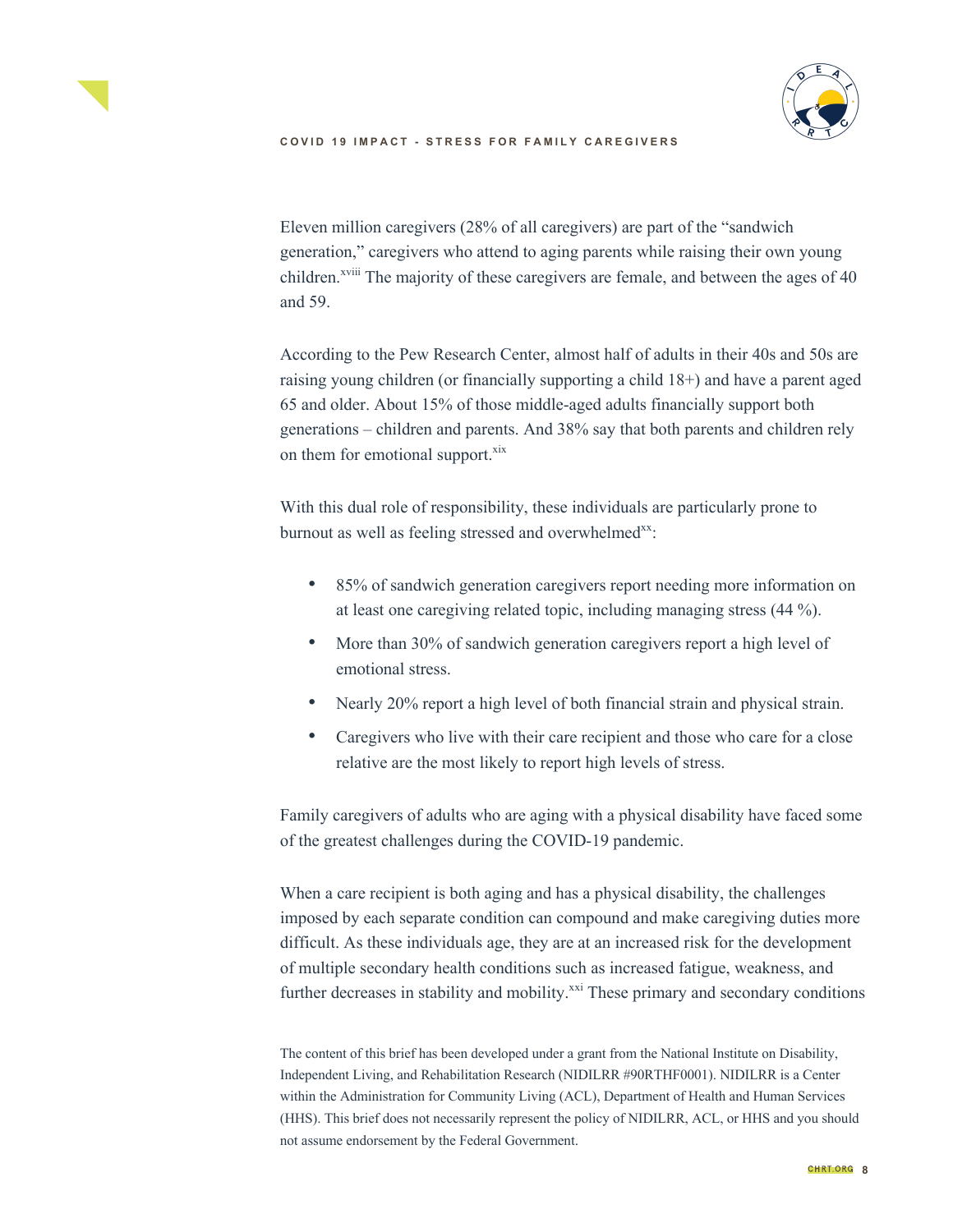



can require more intensive caregiving, especially in terms of hours spent caregiving and physical caregiving tasks.

# Conclusion

Supporting an individual who is aging with a physical disability is not a one-person job. It requires a team of dedicated individuals, from health care professionals to community organization workers, to help aging and disabled individuals to live as well as they can. However, this duty often falls heaviest on a family caregiver.

Recent trends have made this task even greater, as caregivers are now managing their own health in addition to their recipient's health amid a global pandemic, while many are also caring for children and managing employment at the same time. To effectively help caregivers and alleviate caregiver stress, we need to better understand the stress and how it is exacerbated, then develop proactive programmatic and policy solutions.<sup>xxii</sup>

# About the Authors

This brief was developed by the Center for Health and Research Transformation, located at 2929 Plymouth Rd, Ste 245, Ann Arbor MI 48105-3206. Contact information: phone number 734-998-7555, email CHRT-info@umich.edu.



The content of this brief has been developed under a grant from the National Institute on Disability, Independent Living, and Rehabilitation Research (NIDILRR #90RTHF0001). NIDILRR is a Center within the Administration for Community Living (ACL), Department of Health and Human Services (HHS). This brief does not necessarily represent the policy of NIDILRR, ACL, or HHS and you should not assume endorsement by the Federal Government.